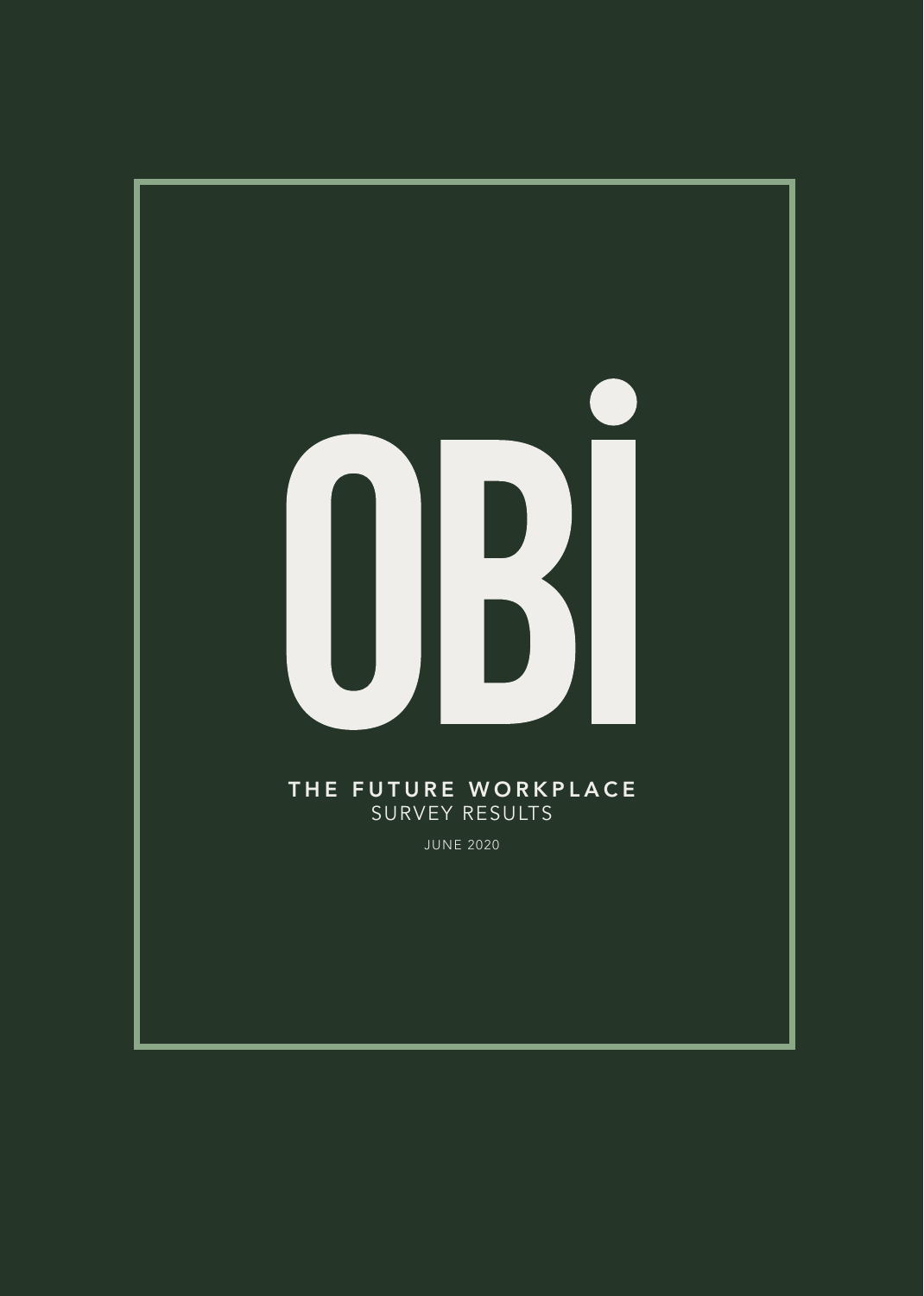#### The importance that collaboration and human interaction has within the community of the workplace

The desire organisations have for a flexible working approach, working both in the office and remotely

The importance of the workplace for mental wellbeing

The desire for more amenity areas within the workplace and lower desk densities

The workplace was evolving at pace even pre COVID-19 and over the past few months we have seen the business world accelerate the implementation of new ways of working which were already gaining momentum. Already businesses are working smarter, more efficiently and have adapted to the new blended way of working.

INTRODUCTION INTRODUCTION

OBİ

To better understand how executives are thinking about the changes that may occur in the workplace, we created a questionnaire exploring 'the future of the workplace' which was distributed to an extensive occupier client base with workplaces in the Manchester region. We intentionally wanted to avoid the immediate "back to work view" on the workplace and our survey therefore focused on executives views on their longer term vision.

The overall aim of this research is to gain a better understanding of the current market and try to visualise what the future of the workplace will look like in the medium to long term.

The research objectives were to analyse views and trends from employers from a variety of different sectors.

The questionnaire identified numerous insights into the future of the workplace giving us vital information on both how the workplace will be utilised going forward, and how businesses intend to operate going forward in the medium to long term.

## *›* KEY FINDINGS:





04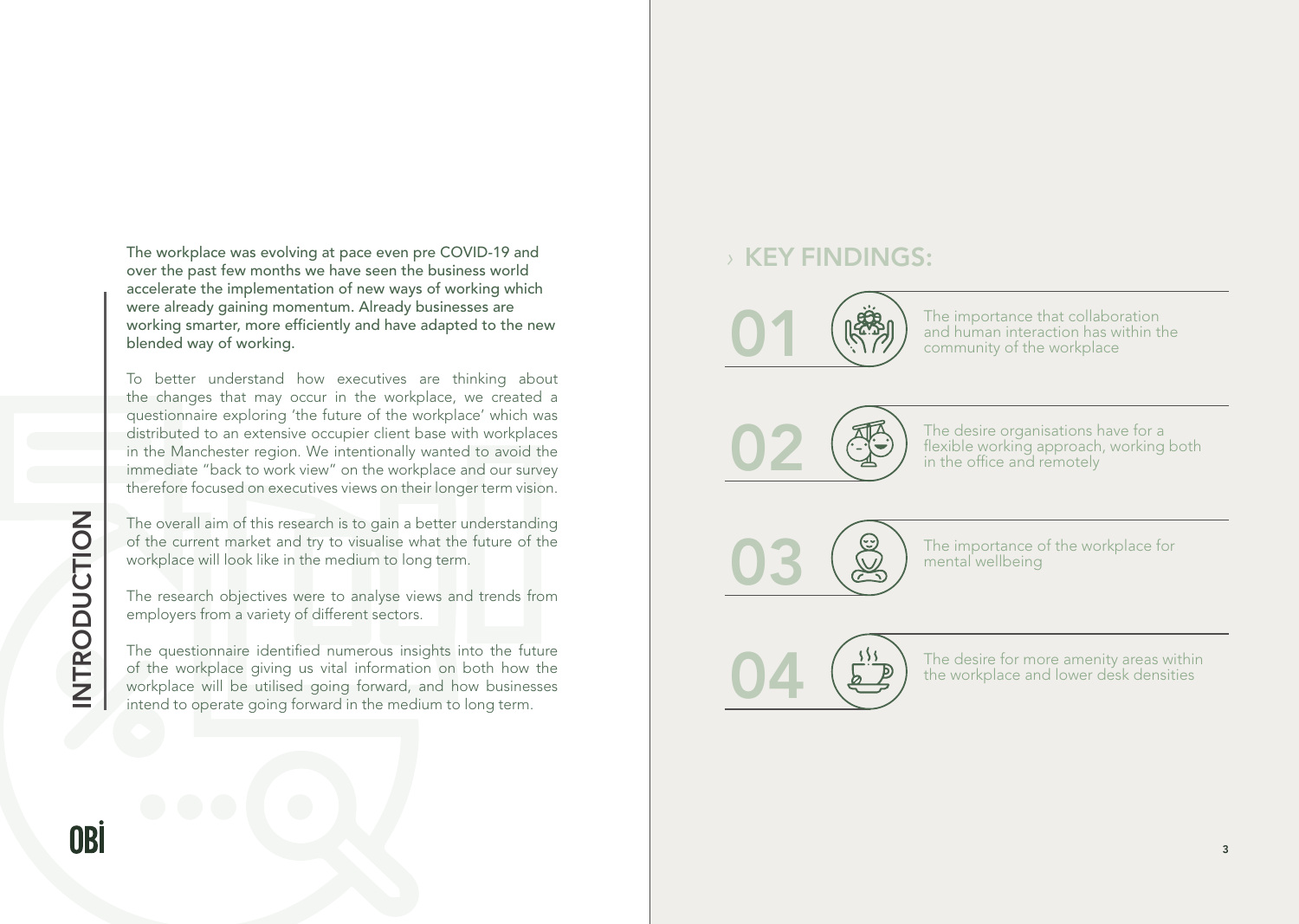

*›* How many full-time employees does your company have?

*›* 33% of businesses who participated in the questionnaire have conducted an internal survey to explore employee's ideal workplace. The three most common findings from these survey results were:



Hygiene *almost every response stated that their employees wish to have a clean and safe working environment with enough space to social distance.* 



Flexibility *a blend of working from home and the office with flexible working hours.*



Green and creative office environment *it seems biophilia design is here to stay to create a relaxed and healthy environment, along with a range of social spaces for employees to collaborate.*





## WHO DID WE ASK?

of businesses are confident their workplace is based in the right location and are not considering moving elsewhere at this current time

100%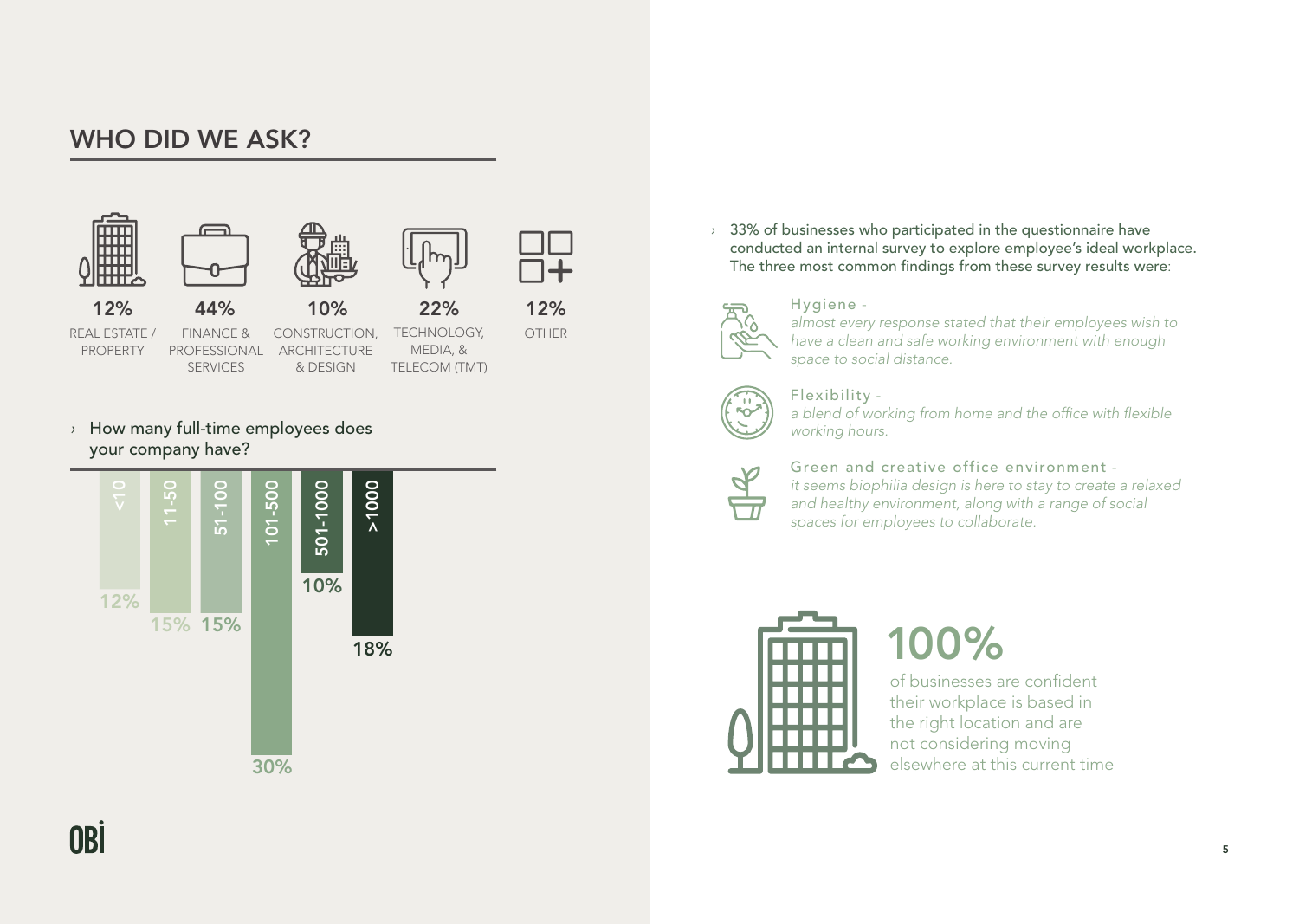

*›* Will your current workplace design need to adapt to suit your longer-term needs?

is the average percentage of teams is the average percentage of teams within businesses that worked within businesses that worked remotely prior to COVID-19 remotely prior to COVID-19 **16** 

OBİ

*›* Do you see your office footprint (per sqft) change in the future?



53% 47%

believe their office footprint will either remain the same or increase

- 
- 
- 
- 
- 



believe their office footprint will reduce as a result of remote working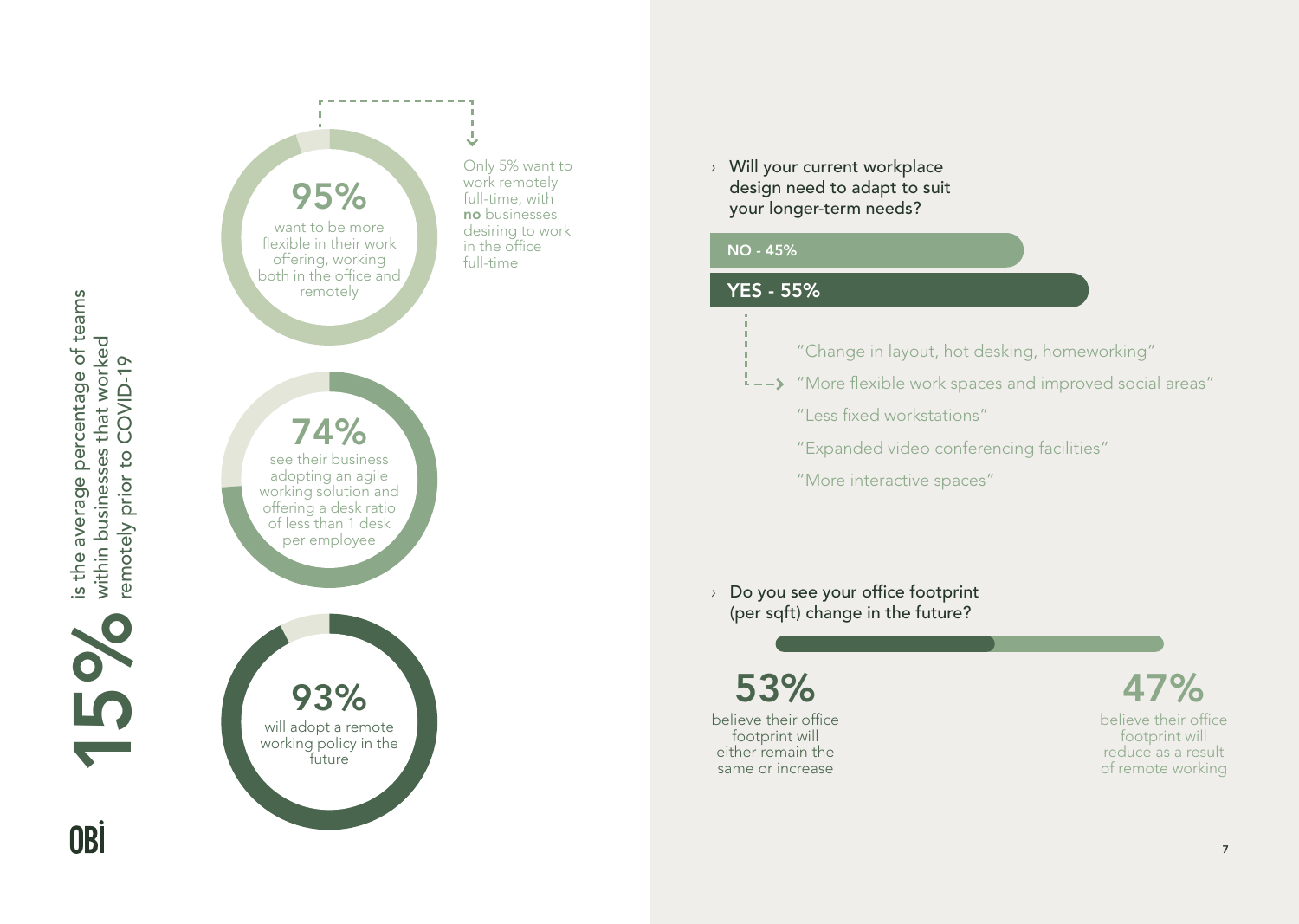

What three communal/ common workplace facilities provided by a landlord do you value the most?

*Showers, bike storage, and changing facilities are the most valued communal facilities within the workplace with cafes, external spaces, and communal spaces following shortly behind*

*›* Top 3 positive factors from home working that businesses would like to see incorporated into the workplace:



### SOFTER, MORE INFORMAL ENVIRONMENT

### FLEXIBILITY TO WORK AROUND LIFESTYLE

### QUIET / FOCUSED WORK SETTINGS

# 100%

of businesses stated social interaction and collaboration were the main elements they missed the most about the

OBİ

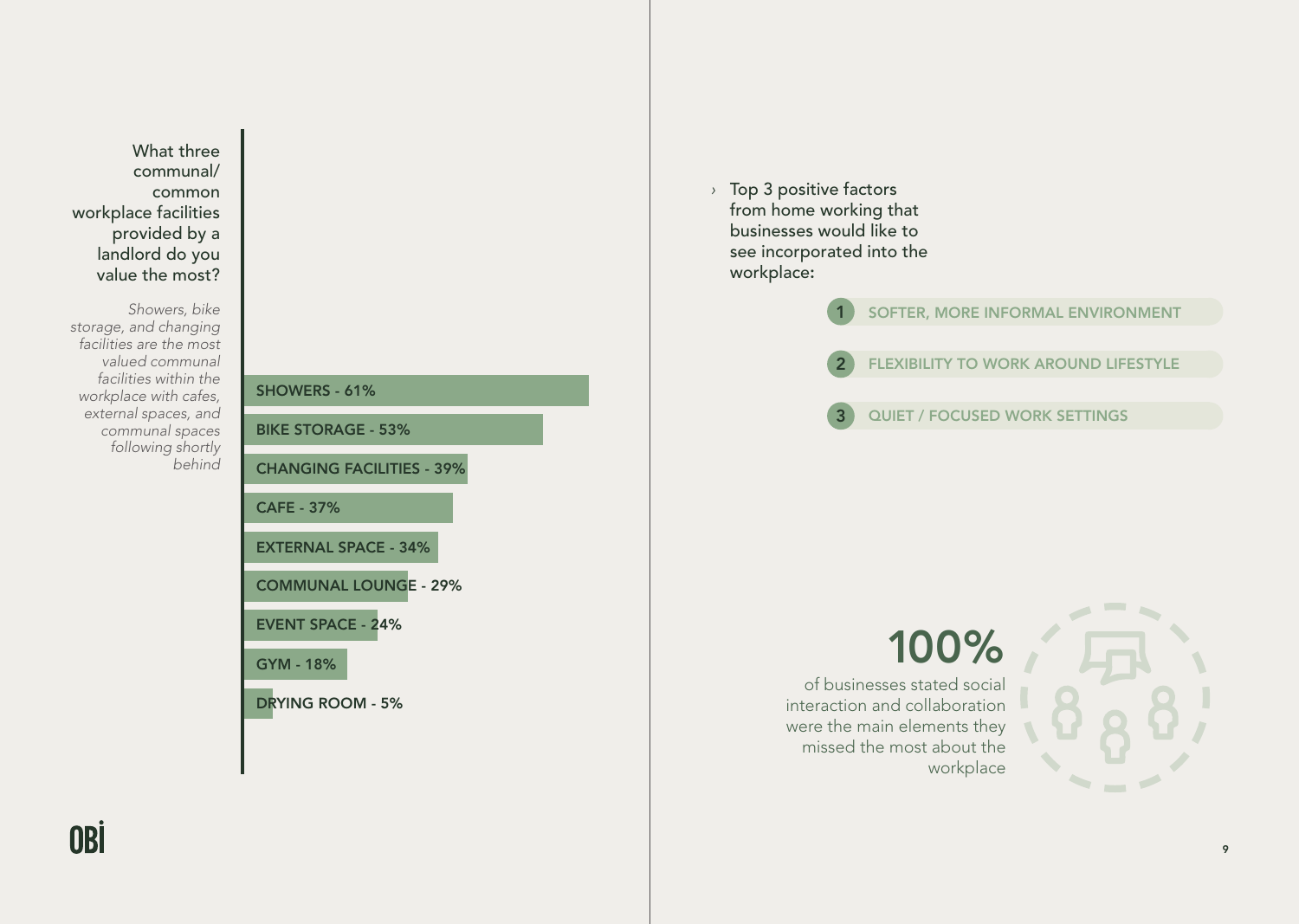What aspects of wellbeing are most important to your business What aspects of wellbeing are most important to your business<br>and how would these be implemented in your workplace? and how would these be implemented in your workplace?

OBI





Team engagement with regular interaction with colleagues



Ensuring teams value work/life balance



Encouraging a healthy lifestyle both physically and mentally



Incorporating 'downtime' areas into the workplace for reflection and work-free conversation



Offering a variety of different spaces for employees to work, ensuring stress is at a minimum



Improving facilities to encourage movement and exercise, e.g. fitness facilities, shower and changing rooms, bike storage

What changes will you implement within your business to enhance productivity through the use of technology?



*›* Enhanced video conference facilities

*›* Improved IT infrastructure to cope with demands for remote and office working

*›* Incorporation of SMART technology in the workplace

*›* Encouragement of using virtual collaboration platforms such as Microsoft Teams & Zoom for meetings

*›* Improved VPN structure & mobile technology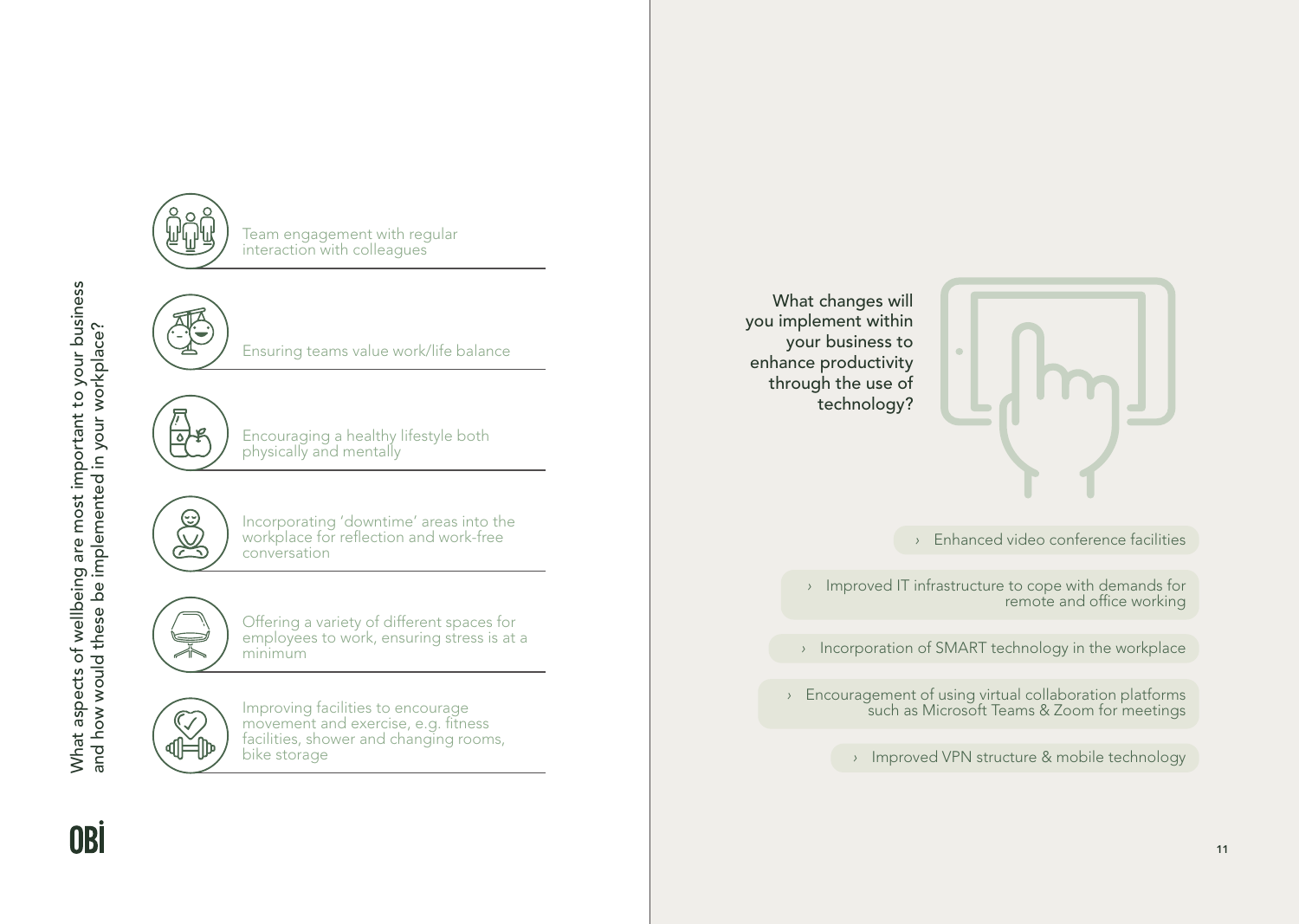Increased focus on health and wellbeing

Increased demand for flexibility

Improved collaboration spaces

Technological innovations

Many have formed immediate kneejerk re-actions to the past few months and there is a real danger that those making decisions too quickly could face longer term problems in their businesses. Our survey has proven that this pandemic has accelerated workplace trends already in motion and that the workplace is certainly not dead. We were surprised by the level of consistency across businesses of different sizes and sectors based in the Manchester region.

The survey identified some key trends that can help us to create a clearer vision of what the future of the workplace could look like.

Culture is a perennial top concern of executives and the growing interest in employee wellbeing. Employers have seen the ramifications of a poorly designed workplace along with the effects of working from home full time. Flexible working practices will become the norm where feasible with a hybrid strategy of working from home at least two days a week.

Technology has been critical in the global response to the COVID-19 crisis, and in a post-pandemic world, we will depend on technology more than ever. We will be presented with new vulnerabilities as we start to rely on technology and Cyber Security will be a matter of increased importance.

At its core, work in future will be more networked, more devolved, more mobile and more fluid.

CONCLUSION

CONCLUSION

# *›* THE FUTURE WORKPLACE







04

OBİ